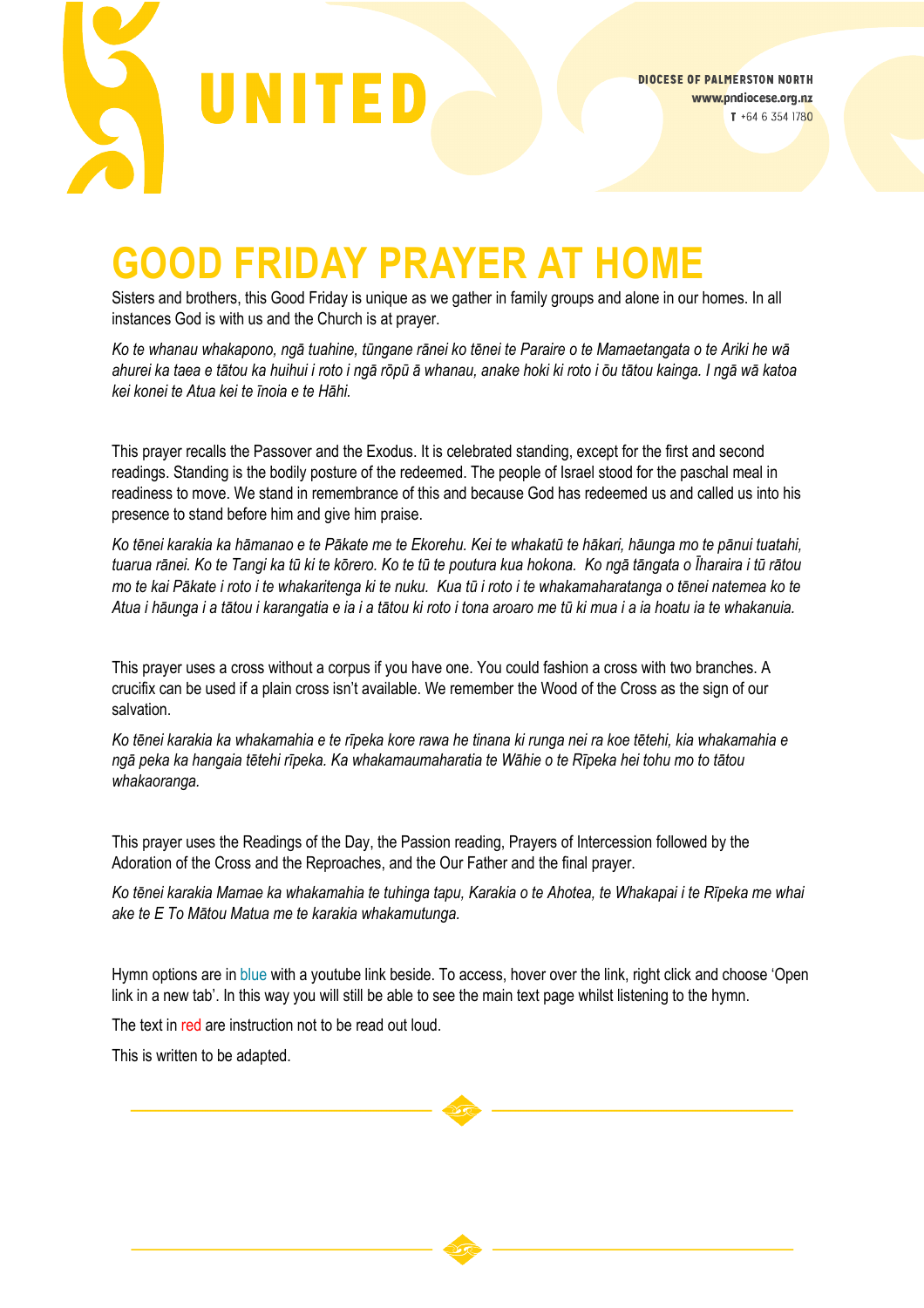# **Opening**

Remember your mercies, Heavenly Father. Jesus gave his life for us and protect us with your eternal holiness. Christ gave his life for us through the shedding of his blood and established the Paschal Mystery. Amen.

E te Atua, ka mahara ki āu mahi atawhai, ā i raro i tōu maru mutaunga kore, whakapaingia āu pononga, mō rātou nei it tuku a te Karaiti, tāu Tamaiti, kia rere ōna tota, I poua ai te Kaupapa Huna o te Pākate. E ora nei, e rangatira nei mō āke āke.

# **Liturgy of the Word**

## **Prophet Isaiah 52:13 – 53:12**

See, my servant shall prosper, he shall be raised high and greatly exalted. Even as many were amazed at him, so marred was his look beyond human semblance and his appearance beyond that of mortals, so shall he startle many nations,

because of him rulers shall stand speechless; for those who have not been told shall see, those who have not heard shall ponder it.

Who would believe what we have heard? To whom has the arm of God been revealed? He grew up like a sapling before God, like a shoot from the parched earth; there was in him no stately bearing to make us look at him,

nor appearance that would attract us to him. He was spurned and avoided by people, a man of suffering, accustomed to infirmity, one of those from whom people hide their faces, spurned, and we held him in no esteem.

Yet it was our infirmities that he bore, our sufferings that he endured, while we thought of him as stricken, as one smitten by God and afflicted. But he was pierced for our offenses, crushed for our sins; upon him was the chastisement that makes us whole, by his stripes we were healed. We had all gone astray like sheep, each following his own way; but God laid upon him the guilt of us all.

Though he was harshly treated, he submitted and opened not his mouth; like a lamb led to the slaughter or a sheep before the shearers, he was silent and opened not his mouth.

Oppressed and condemned, he was taken away, and who would have thought any more of his destiny?

When he was cut off from the land of the living, and smitten for the sin of his people, a grave was assigned him among the wicked and a burial place with evildoers, though he had done no wrong nor spoken any falsehood. But God was pleased to crush him in infirmity.

If he gives his life as an offering for sin, he shall see his descendants in a long life, and the will of the Almighty shall be accomplished through him.

Because of his affliction

he shall see the light in fullness of days; through his suffering, my servant shall justify many, and their guilt he shall bear.

Therefore I will give him his portion among the great,

and he shall divide the spoils with the mighty, because he surrendered himself to death and was counted among the wicked; and he shall take away the sins of many, and win pardon for their offenses.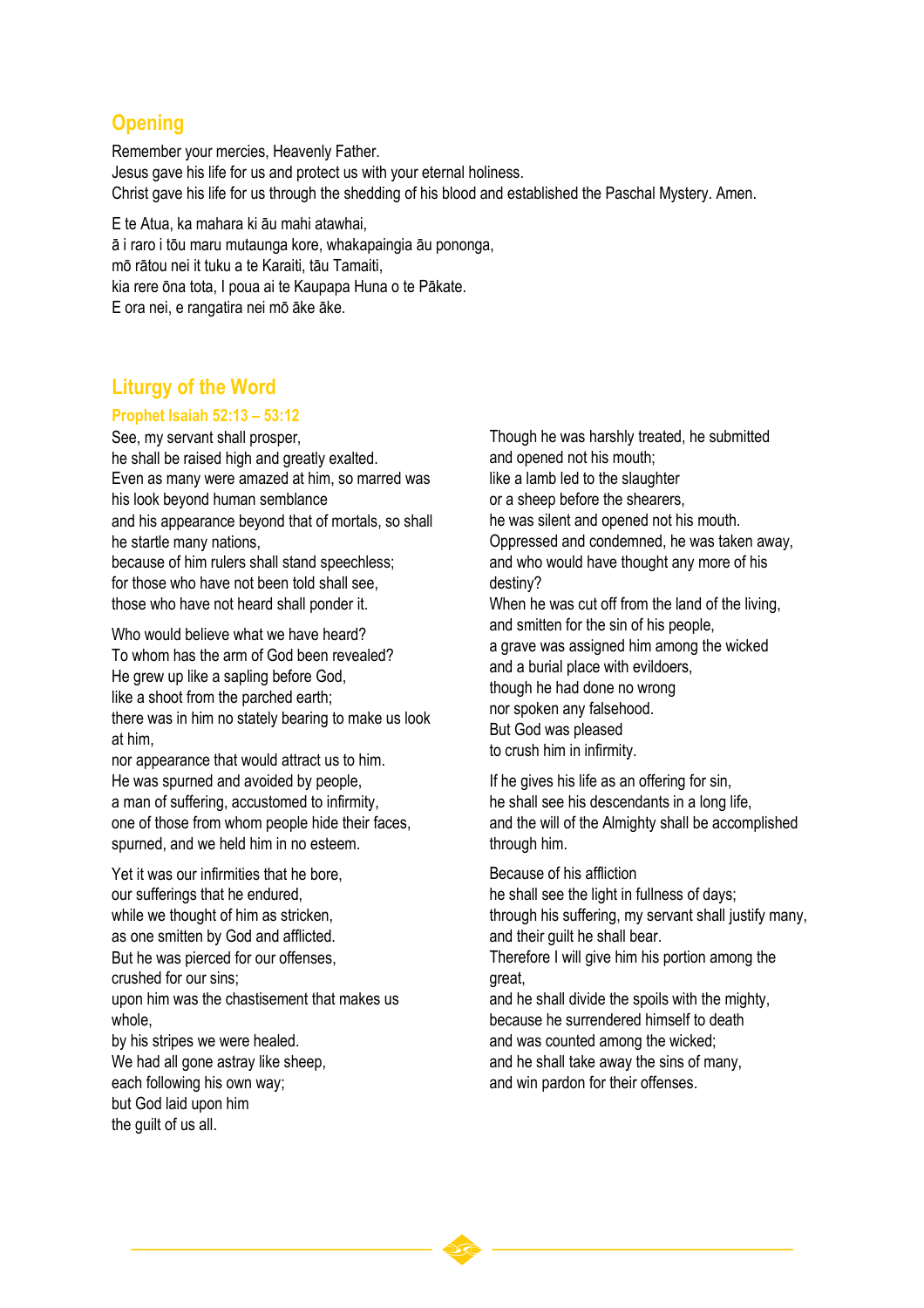### **Isaiah 52:13 – 53:12 Maori Bible (MAORI)**

13 Nana, ka mahi tupato taku pononga, ka whakatiketiketia ia, ka hapainga ki runga, a ka tiketike rawa atu.

14 Pera i te tini i miharo ki a koe; i kino iho hoki tona kanohi i to te tangata, tona ahua i to nga tama a te tangata:

15 Waihoki he maha nga iwi ka tauhiuhia e ia; a ka kopi te mangai o nga kingi ki a ia; no te mea ko nga mea kihai i korerotia ki a ratou ka kitea, ko nga mea kihai i rangona ka mohiotia.

53 Ko wai i whakapono ki ta matou korero; i whakaaturia ranei ki a wai te ringaringa o Ihowa?

2 Ka tupu ake hoki ia ki tona aroaro, ano he rakau wana, me te pakiaka hoki i te oneone maroke, kahore ona ahuareka, kahore hoki he pai; a ka titiro tatou ki a ia, te ai he ataahua e minamina ai tatou ki a ia.

3 I whakahengia, i whakakahoretia ia e te tangata; he tangata pouri, kua mohio hoki ki te tangi: a, i ahua huna nga kanohi ki a ia; i whakakahoretia, kihai hoki tatou i whakaaro ki a ia.

4 He pono, nana o tatou mate i pikau, nana hoki i waha o tatou pouri: ko tatou ia i mea, i tukitukia, i patua ia e te Atua, i whakawhiua.

5 Kahore, i werohia ia mo o tatou he, i kurua mo o tatou kino: nona te whiunga i mau ai to tatou rongo, kei ona karawarawa hoki he rongoa mo tatou.

6 Ko tatou katoa, ano he hipi, kua marara ke, kua anga atu tatou ki tona ara, ki tona ara; na Ihowa ia i mea kia tau iho ki a ia te kino o tatou katoa.

7 I tukinotia ia, i whakawhiua; heoi kihai i kuihi tona mangai: ano he reme i arahina ia kia patua, me te hipi hoki i te aroaro o ona kaikutikuti e wahangu ana, kihai i kuihi tona waha.

8 Na te tukino, na te whakawa, tangohia atu ana ia; tena ko tona whakatupuranga, ko wai o ratou i whakaaro kua wehea atu ia i te ao ora? he mahi he hoki na taku iwi i patua ai ia.

9 A ka whakaritea hei te hunga kino he urupa mona; i te tangata taonga ia i tona matenga; ahakoa kahore ana mahi tutu, kahore ano he tinihanga i tona mangai.

10 Otiia i pai hoki a Ihowa kia kurua ia; nana ia i mea kia mamae. Ina meinga e koe tona wairua hei whakahere mo te he, ka kite ia i tona uri, ka whakaroa i ona ra, a ko ta Ihowa i pai ai ka ata oti i a ia.

11 Ka kite ia i ta tona wairua i uaua ai, a tatu ana te ngakau: ma te mohio ki a ia ka whakatikaia ai te tini e taku pononga tika; mana hoki o ratou kino e waha.

12 Mo reira ka hoatu e ahau he wahi mona i roto i o te hunga nui, a ka tu ngatahi ia me te hunga kaha i te taonga: mo tona wairua i ringihia e ia ki te mate, a i taua ngatahitia me nga poka ke; nana hoki nga hara o te tini i waha, nana i wawao nga poka ke.

#### **Psalm 31**

Father, into your hands I commend my spirit (Alstott) – [https://www.youtube.com](https://www.youtube.com/watch?v=ePSkTKCSY-c)/watch?v=ePSkTKCSY-c

#### **All: Father, into your hands I commend my spirit.**

In you, O Lord, I take refuge; let me never be put to shame. In your justice rescue me. Into your hands I commend my spirit; you will redeem me, O Lord, O faithful God. **All: Father, into your hands I commend my spirit.**

For all my foes I am an object of reproach, a laughingstock to my neighbours, and a dread to my friends; they who see me abroad flee from me. I am forgotten like the unremembered dead; I am like a dish that is broken.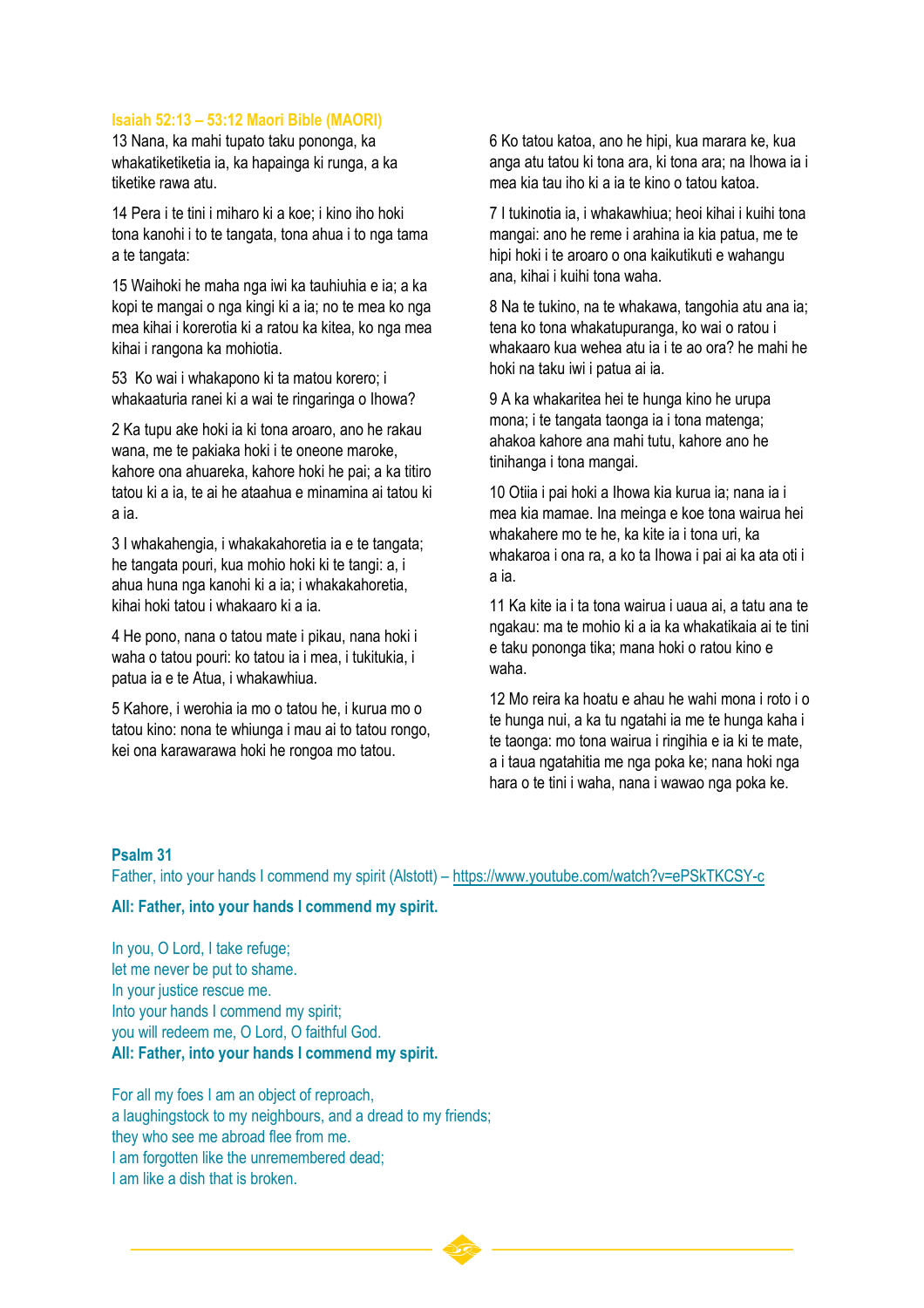## **All: Father, into your hands I commend my spirit.**

But my trust is in you, O Lord; I say, "You are my God. In your hands is my destiny; rescue me from the clutches of my enemies and my persecutors." **All: Father, into your hands I commend my spirit.**

Let your face shine upon your servant; save me in your kindness. Take courage and be stout hearted, all you who hope in the LORD. **All: Father, into your hands I commend my spirit.**

## **Ko te Haami 31**

## **E Pa, Tenei ahau te tuku atu nei i toku wairua ki ou ringaringa.**

Anga mai tou taringa ki ahau; hohoro te whakaora i ahau: kia ai koe hei kohatu kaha moku, hei whare tiaki moku. **E Pa, Tenei ahau te tuku atu nei i toku wairua ki ou ringaringa.**

Kua warewaretia ahau me te tupapaku kua ngaro atu i te ngakau; kua rite ki te oko pakaru. I rongo hoki ahau i te ngautuara a te tini i karapotia ahau e te wehi: i a ratou e runanga ana ki te he moku, i mea kia whakamatea ahau. **E Pa, Tenei ahau te tuku atu nei i toku wairua ki ou ringaringa.**

Kei tou ringa oku taima, whakaorangia ahau i nga ringa o oku hoariri, i te hunga e tukino ana i ahau. Kia whiti tou mata ki tau pononga; whakaorangia ahau, he mahi tohu hoki tau. **E Pa, Tenei ahau te tuku atu nei i toku wairua ki ou ringaringa.**

## **Letter to the Hebrews 4:14-16;5 7-9**

Brothers and sisters: Since we have a great high priest who has passed through the heavens, Jesus, the Son of God, let us hold fast to our confession. For we do not have a high priest who is unable to sympathize with our weaknesses, but one who has similarly been tested in every way, yet without sin.

So let us confidently approach the throne of grace to receive mercy and to find grace for timely help.

In the days when Christ was in the flesh,

he offered prayers and supplications with loud cries and tears

to the one who was able to save him from death, and he was heard because of his reverence. Son though he was, he learned obedience from what he suffered;

and when he was made perfect,

he became the source of eternal salvation for all who obey him."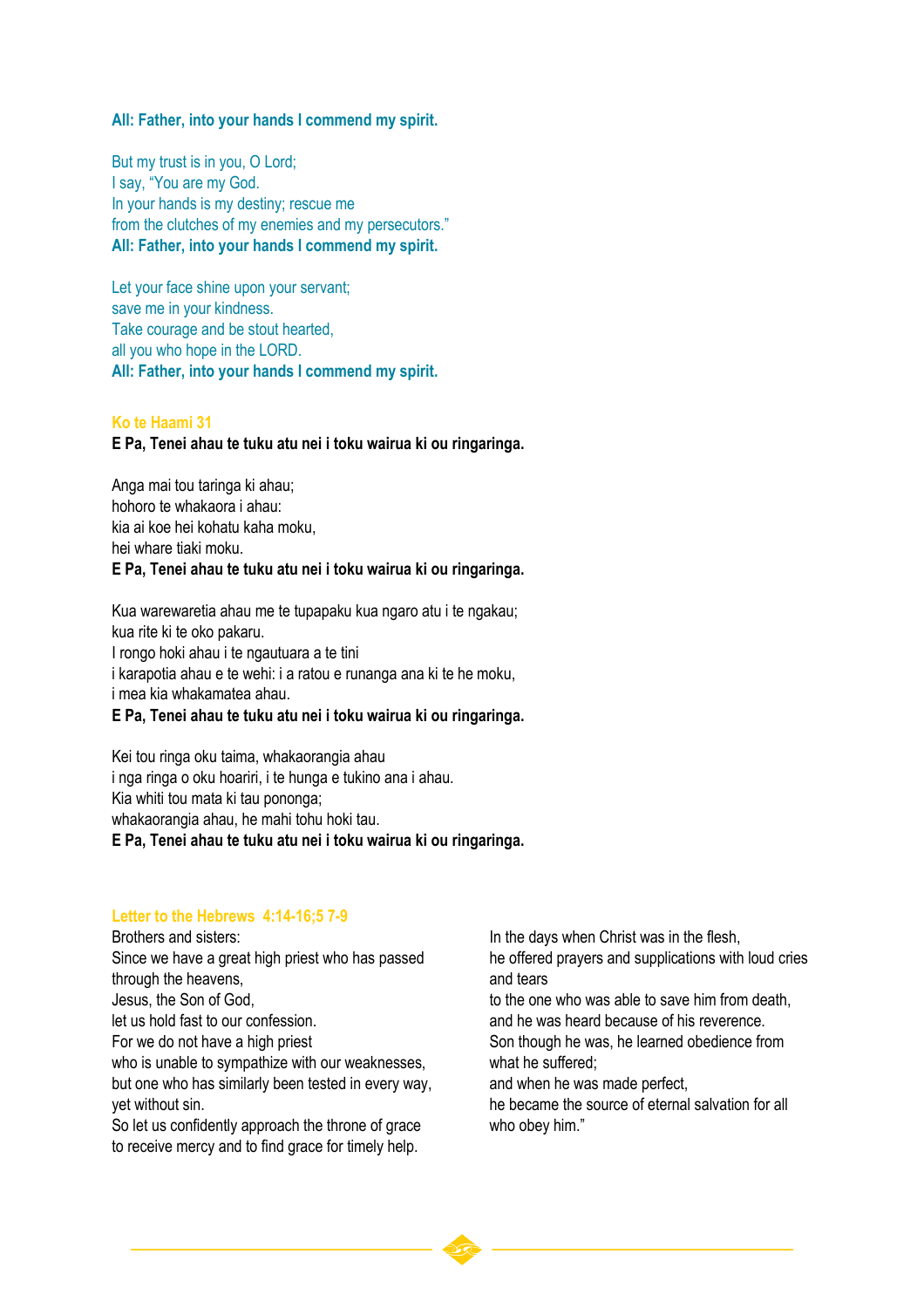## **Passion of Our Lord Jesus Christ According to John 18:1-19;42**

Jesus went out with his disciples across the Kidron valley

to where there was a garden, into which he and his disciples entered.

Judas his betrayer also knew the place, because Jesus had often met there with his disciples.

So Judas got a band of soldiers and guards from the chief priests and the Pharisees and went there with lanterns, torches, and weapons.

Jesus, knowing everything that was going to happen to him,

went out and said to them, "Whom are you looking for?"

They answered him, "Jesus the Nazorean." He said to them, "I AM."

Judas his betrayer was also with them.

When he said to them, "I AM, " they turned away and fell to the ground.

So he again asked them, "Whom are you looking for?"

They said, "Jesus the Nazorean."

Jesus answered, "I told you that I AM.

So if you are looking for me, let these men go." This was to fulfil what he had said,

"I have not lost any of those you gave me." Then Simon Peter, who had a sword, drew it, struck the high priest's slave, and cut off his right ear.

The slave's name was Malchus. Jesus said to Peter,

"Put your sword into its scabbard.

Shall I not drink the cup that the Father gave me? "So the band of soldiers, the tribune, and the Jewish guards seized Jesus,

bound him, and brought him to Annas first. He was the father-in-law of Caiaphas, who was high priest that year.

It was Caiaphas who had counselled the Jews that it was better that one man should die rather than the people.

Simon Peter and another disciple followed Jesus. Now the other disciple was known to the high priest, and he entered the courtyard of the high priest with Jesus.

But Peter stood at the gate outside.

So the other disciple, the acquaintance of the high priest,

went out and spoke to the gatekeeper and brought Peter in.

Then the maid who was the gatekeeper said to Peter,

"You are not one of this man's disciples, are you?" He said, "I am not."

Now the slaves and the guards were standing around a charcoal fire

that they had made, because it was cold,

and were warming themselves.

Peter was also standing there keeping warm.

The high priest questioned Jesus about his disciples and about his doctrine. Jesus answered him,

"I have spoken publicly to the world.

I have always taught in a synagogue

or in the temple area where all the Jews gather,

and in secret I have said nothing. Why ask me?

Ask those who heard me what I said to them.

They know what I said."

When he had said this,

one of the temple guards standing there struck Jesus and said,

"Is this the way you answer the high priest?" Jesus answered him,

"If I have spoken wrongly, testify to the wrong; but if I have spoken rightly, why do you strike me?" Then Annas sent him bound to Caiaphas the high priest.

Now Simon Peter was standing there keeping warm.

And they said to him,

"You are not one of his disciples, are you?"

He denied it and said,

"I am not."

One of the slaves of the high priest,

a relative of the one whose ear Peter had cut off, said,

"Didn't I see you in the garden with him?" Again Peter denied it.

And immediately the cock crowed.

Then they brought Jesus from Caiaphas to the praetorium.

It was morning.

And they themselves did not enter the praetorium, in order not to be defiled so that they could eat the Passover.

So Pilate came out to them and said, "What charge do you bring against this man?"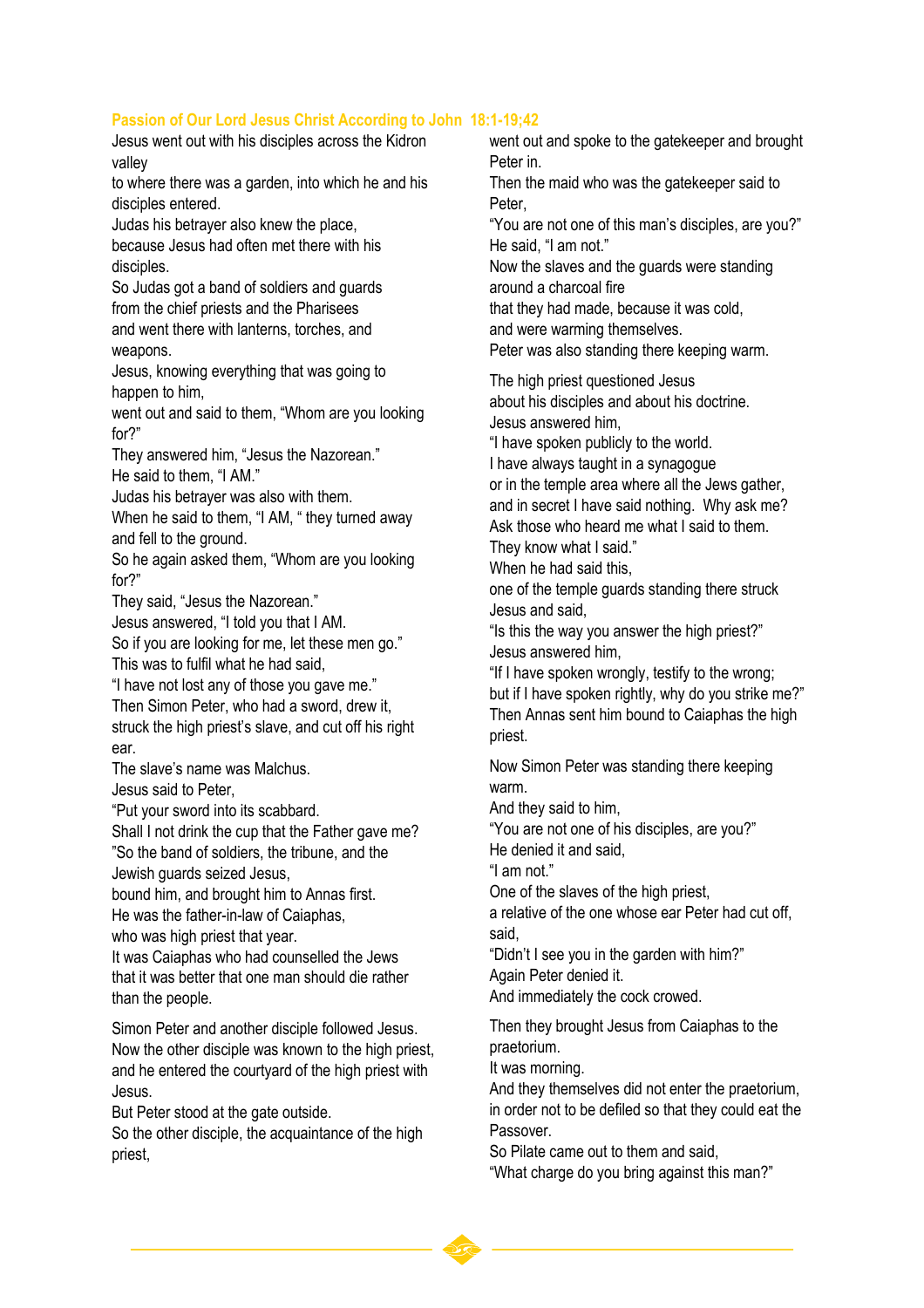They answered and said to him, "If he were not a criminal, we would not have handed him over to you." At this, Pilate said to them, "Take him yourselves, and judge him according to your law." The Jews answered him, "We do not have the right to execute anyone," in order that the word of Jesus might be fulfilled that he said indicating the kind of death he would die. So Pilate went back into the praetorium and summoned Jesus and said to him, "Are you the King of the Jews?" Jesus answered, "Do you say this on your own or have others told you about me?" Pilate answered, "I am not a Jew, am I? Your own nation and the chief priests handed you over to me. What have you done?" Jesus answered, "My kingdom does not belong to this world. If my kingdom did belong to this world, my attendants would be fighting to keep me from being handed over to the Jews. But as it is, my kingdom is not here." So Pilate said to him, "Then you are a king?" Jesus answered, "You say I am a king. For this I was born and for this I came into the world, to testify to the truth. Everyone who belongs to the truth listens to my voice." Pilate said to him, "What is truth?" When he had said this. he again went out to the Jews and said to them, "I find no guilt in him. But you have a custom that I release one prisoner to you at Passover. Do you want me to release to you the King of the Jews?" They cried out again, "Not this one but Barabbas!" Now Barabbas was a revolutionary. Then Pilate took Jesus and had him scourged. And the soldiers wove a crown out of thorns and

placed it on his head,

and clothed him in a purple cloak, and they came to him and said, "Hail, King of the Jews!" And they struck him repeatedly. Once more Pilate went out and said to them, "Look, I am bringing him out to you, so that you may know that I find no guilt in him." So Jesus came out, wearing the crown of thorns and the purple cloak. And he said to them, "Behold, the man!" When the chief priests and the guards saw him they cried out, "Crucify him, crucify him!" Pilate said to them, "Take him yourselves and crucify him. I find no guilt in him." The Jews answered, "We have a law, and according to that law he ought to die, because he made himself the Son of God." Now when Pilate heard this statement, he became even more afraid, and went back into the praetorium and said to Jesus, "Where are you from?" Jesus did not answer him. So Pilate said to him, "Do you not speak to me? Do you not know that I have power to release you and I have power to crucify you?" Jesus answered him, "You would have no power over me if it had not been given to you from above. For this reason the one who handed me over to you has the greater sin." Consequently, Pilate tried to release him; but the Jews cried out, "If you release him, you are not a Friend of Caesar. Everyone who makes himself a king opposes Caesar." When Pilate heard these words he brought Jesus out and seated him on the judge's bench in the place called Stone Pavement, in Hebrew, Gabbatha. It was preparation day for Passover, and it was about noon. And he said to the Jews, "Behold, your king!" They cried out,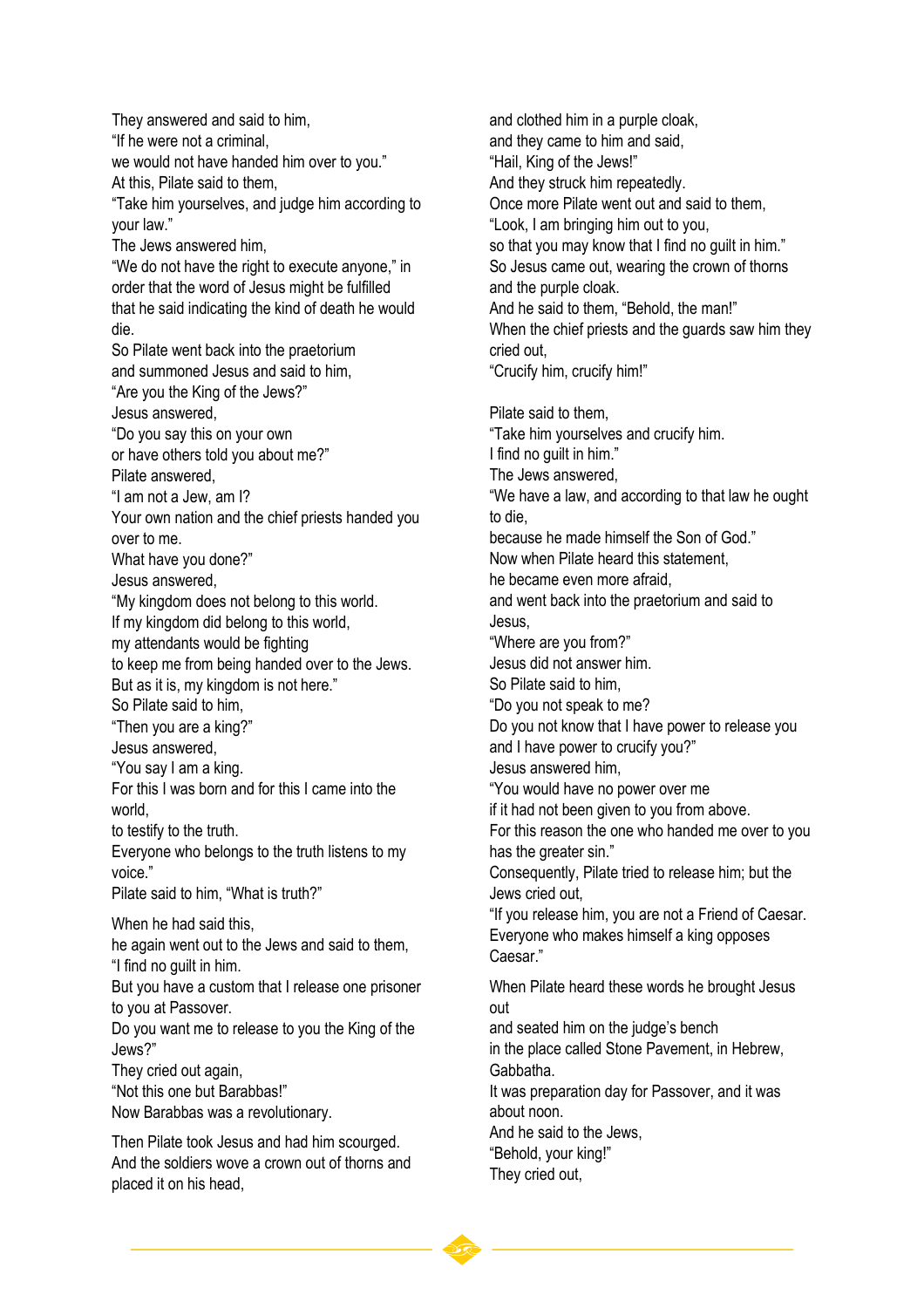"Take him away, take him away! Crucify him!" Pilate said to them,

"Shall I crucify your king?"

The chief priests answered,

"We have no king but Caesar."

Then he handed him over to them to be crucified.

So they took Jesus, and, carrying the cross himself, he went out to what is called the Place of the Skull, in Hebrew, Golgotha.

There they crucified him, and with him two others, one on either side, with Jesus in the middle.

Pilate also had an inscription written and put on the cross.

It read,

"Jesus the Nazorean, the King of the Jews." Now many of the Jews read this inscription, because the place where Jesus was crucified was near the city;

and it was written in Hebrew, Latin, and Greek. So the chief priests of the Jews said to Pilate,

"Do not write 'The King of the Jews,' but that he said, 'I am the King of the Jews'." Pilate answered,

"What I have written, I have written."

When the soldiers had crucified Jesus, they took his clothes and divided them into four shares,

a share for each soldier.

They also took his tunic, but the tunic was seamless,

woven in one piece from the top down.

So they said to one another, "Let's not tear it, but cast lots for it to see whose it will be, "

in order that the passage of Scripture might be fulfilled that says:

*They divided my garments among them, and for my vesture they cast lots.* This is what the soldiers did.

Standing by the cross of Jesus were his mother and his mother's sister, Mary the wife of Clopas, and Mary of Magdala.

When Jesus saw his mother and the disciple there whom he loved

he said to his mother, "Woman, behold, your son." Then he said to the disciple, "Behold, your mother." And from that hour the disciple took her into his home.

After this, aware that everything was now finished, in order that the Scripture might be fulfilled,

Jesus said, "I thirst."

There was a vessel filled with common wine.

So they put a sponge soaked in wine on a sprig of hyssop

and put it up to his mouth.

When Jesus had taken the wine, he said,

"It is finished."

And bowing his head, he handed over the spirit.

Let us kneel in silence and remember those who have died of the corona virus. … Please Stand.

Now since it was preparation day,

in order that the bodies might not remain on the cross on the sabbath,

for the sabbath day of that week was a solemn one, the Jews asked Pilate that their legs be broken and that they be taken down.

So the soldiers came and broke the legs of the first and then of the other one who was crucified with Jesus.

But when they came to Jesus and saw that he was already dead,

they did not break his legs,

but one soldier thrust his lance into his side,

and immediately blood and water flowed out. An eyewitness has testified, and his testimony is

true;

he knows that he is speaking the truth,

so that you also may come to believe.

For this happened so that the Scripture passage might be fulfilled:

*Not a bone of it will be broken.*

And again another passage says:

*They will look upon him whom they have pierced.*

After this, Joseph of Arimathea,

secretly a disciple of Jesus for fear of the Jews, asked Pilate if he could remove the body of Jesus. And Pilate permitted it.

So he came and took his body.

Nicodemus, the one who had first come to him at night,

also came bringing a mixture of myrrh and aloes weighing about one hundred pounds.

They took the body of Jesus

and bound it with burial cloths along with the spices, according to the Jewish burial custom.

Now in the place where he had been crucified there was a garden,

and in the garden a new tomb, in which no one had yet been buried.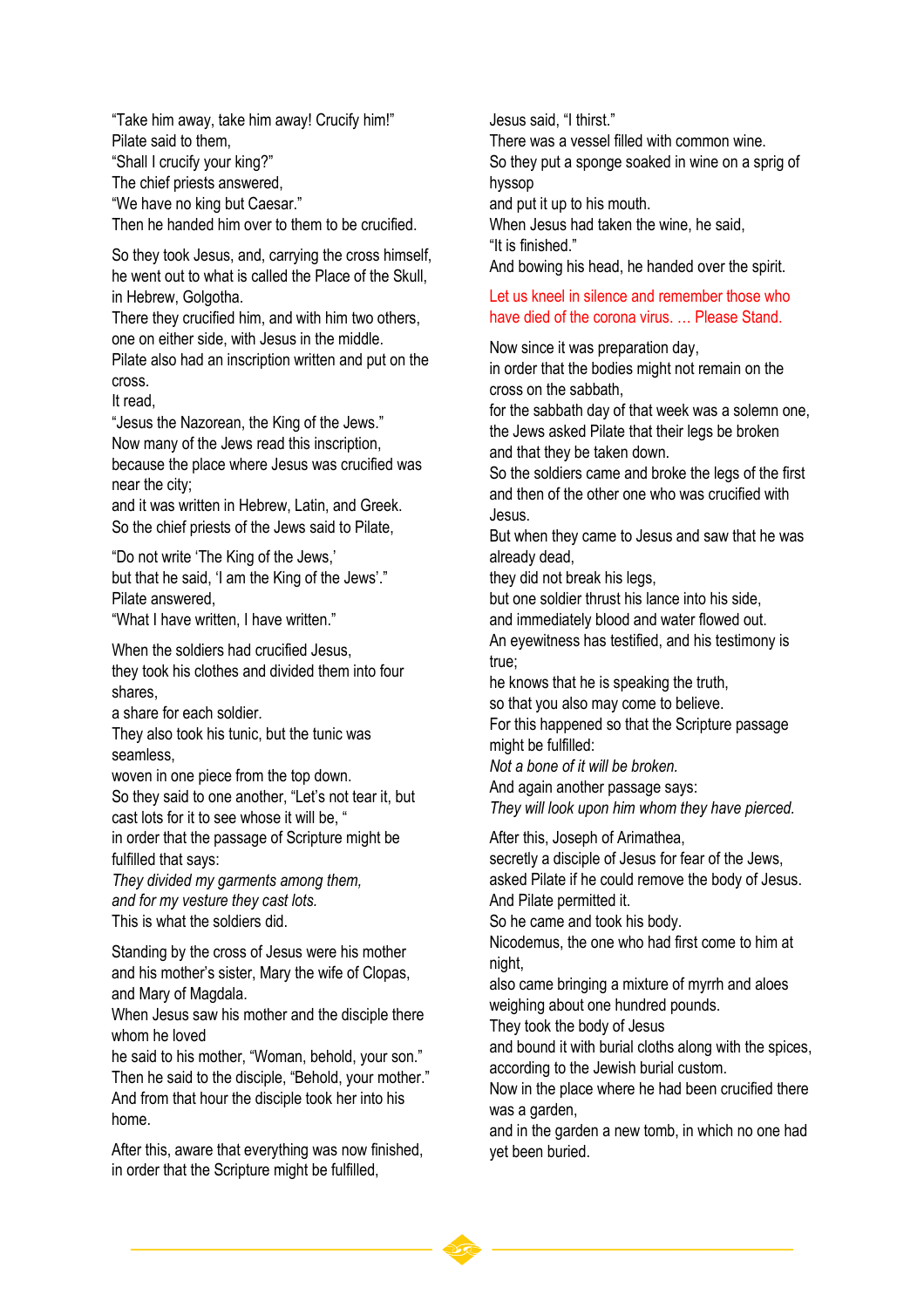#### **John 18:1-19 Maori Bible (MAORI)**

Ka mutu enei korero a Ihu ka haere ia, ratou ko ana akonga, ki tawahi o te manga wai, ara o Kerono. Na, he kari kei reira, a tapoko atu ana ia, ratou ko ana akonga.

I matauria ano taua wahi e Huria, e te tangata e tukua ai ia: he maha hoki nga hokinga o Ihu, ratou ko ana akonga ki reira.

Na ka hoatu ki a Hura tetahi matua me etahi katipa e nga tohunga nui ratou ko nga Parihi, a haere ana ki reira, me nga roherohe, me nga rama, me nga patu.

Heoi i matau a Ihu ki nga mea katoa meake pa ki a ia, ka puta atu, ka mea ki a ratou, Ko wai ta koutou e rapu?

Ka whakahokia e ratou ki a ia, Ko Ihu o Nahareta. Ka mea a Ihu ki a ratou, Ko ahau ia. A, i te tu ano i roto i a ratou a Hura, tona kaituku.

Na, i tana korerotanga ki a ratou, Ko ahau ia, hoki ana ratou ki muri, hinga ana ki te whenua.

Na ka ui ano ia ki a ratou, Ko wai ta koutou e rapu? Ka mea ratou, Ko Ihu o Nahareta.

Ka whakahokia e Ihu, Kua mea ahau ki a koutou, Ko ahau ia: ki te mea e rapu ana koutou i ahau, tukua enei kia haere:

Kia rite ai te kupu i korerotia e ia, kahore i ngaro tetahi o te hunga i homai e koe ki ahau.

Na he hoari ta Haimona Pita, unuhia ana e ia a haua iho te pononga a te tohunga nui, tapahia ana tona taringa matau. Ko te ingoa o taua pononga ko Maraku.

Ka mea a Hehu ki a Pita, Kuhua tau hoari ki te takotoranga: ko te kapu i homai nei e toku Matua ki ahau auaka ranei e inumia e ahau?

Heoi ka hopukina a Ihu e taua ope, e te rangatira ratou ko nga katipa o nga Hurai, a hereherea ana ia,

A ka arahina ki a Anaha i te tuatahi; ko ia hoki te hungawai o Kaiapa, o te tohunga nui mo taua tau.

Na ko Kaiapa tenei nana ra i whakatakoto te whakaaro ki nga Hurai, he pai ke ki te mate te tangata kotahi mo te iwi.

Na ka aru a Haimona Pita i a Ihu, a ka aru ano hoki tetahi atu o nga akonga: na i mohiotia taua akonga e te tohunga nui, a tomo tahi ana me Ihu ki te whare o te tohunga nui;

Ko Pita ia i tu i te kuwaha i waho. Na ka puta atu taua akonga i mohiotia nei e te tohunga nui, ka korero ki te kaitiaki o te tatau, a arahina ana a Pita ki roto.

Na ko te meatanga a te kotiro tiaki o te tatau ki a Pita, Ehara ianei koe i tetahi o nga akonga a tenei tangata? Ka mea ia, Ehara.

Na i reira nga pononga me nga katipa e tu ana, kua whakaungia hoki e ratou te kapura waro; he makariri hoki; a e inaina ana ratou: ko Pita hoki tetahi o ratou, e tu tahi ana e inaina ana.

Na ka ui te tohunga nui ki a Ihu, ki ana akonga, ki tana ako.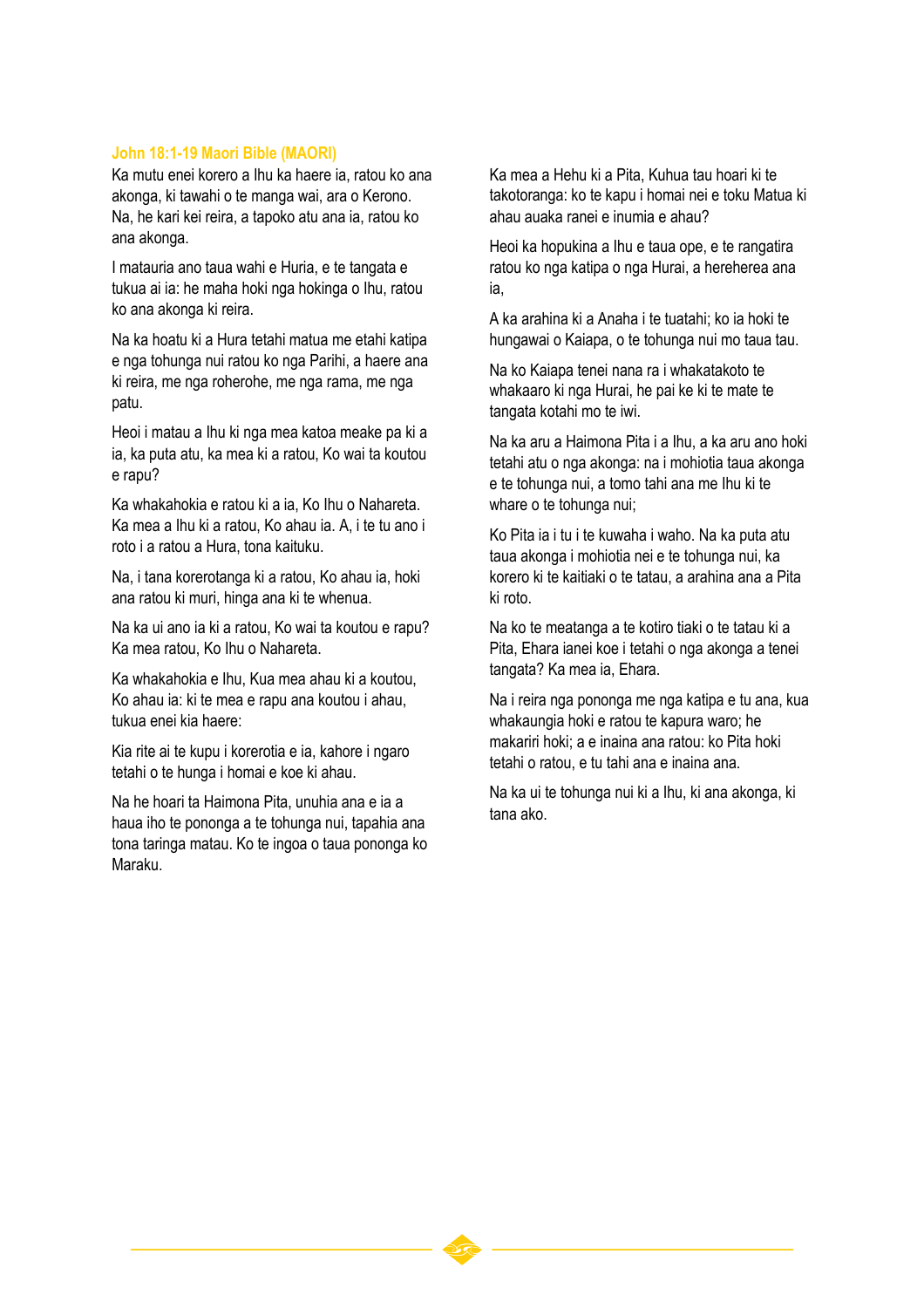# **Prayer of Intercession**

## Pray together or take a prayer each

Jesus, though crucified, is raised from the dead and now draws alongside us as we offer prayers to God for the world, the church and all for whom Jesus died on the cross.

We pray for the church of God on this Good Friday that all who are disciples of Jesus will be given the grace and strength they need to walk in the way of the cross speaking words of love and truth in places of hatred and lies.

We pray for the pope and bishops of the church, our Apostolic Administrator and Local Diocesan Administrator, our Diocesan General Manager and staff, our parish clergy and parish teams, our church ministers in hospitals, prisons and care facilities, our ministers to immigrants, the lonely, the hurt, our ministers of Holy Communion to the sick and elderly, our ministers of music, liturgy and catechesis, for all the baptised.

We pray for God's world on this Good Friday that the dying Jesus on the cross and the living Jesus of resurrection will draw all people to himself, the source of eternal reconciliation and salvation.

We pray for the communities in which we live, work and worship that bonds of love within families and between friends will be healed where they are broken and strengthened where they are weak.

We pray for all those who are experiencing their own Good Friday darkness due to the corona virus and all who suffer pain of body or mind that they will be held by the hands of Jesus which bear the marks of his pain and the promise of restoration and resurrection.

For our catechumens preparing for baptism; for all the children preparing for sacraments of initiation, baptism, confirmation and Eucharist, for children preparing for the sacrament of penance and reconciliation.

We pray for all those in public office and ask that your Holy Spirit will guide their decision-making so that they will lead us with wisdom, compassion and that they may , honour, value and protect the rights of all people.

As we all stand at before the cross on which Jesus died we offer you most love-filled God our prayers in hope. We trust in your promise to hear us and in your power that raised Jesus from the dead. Let your grace, mercy, hope, and peace surround us and all those for whom we have prayed in the name of your Son, Jesus Christ, our Lord. Amen

Please add your own prayers

## **Adoration of the Cross**

Please take your simple wooden cross and place it in a central location and stand around it

- Leader: This is the wood of the Cross on which hung the saviour of the world.
- **All**: Come let us adore.
- Leader: This is the wood of the Cross on which hung the saviour of the world.
- **All**: Come let us adore.
- Leader: This is the wood of the Cross on which hung the saviour of the world.
- **All**: Come let us adore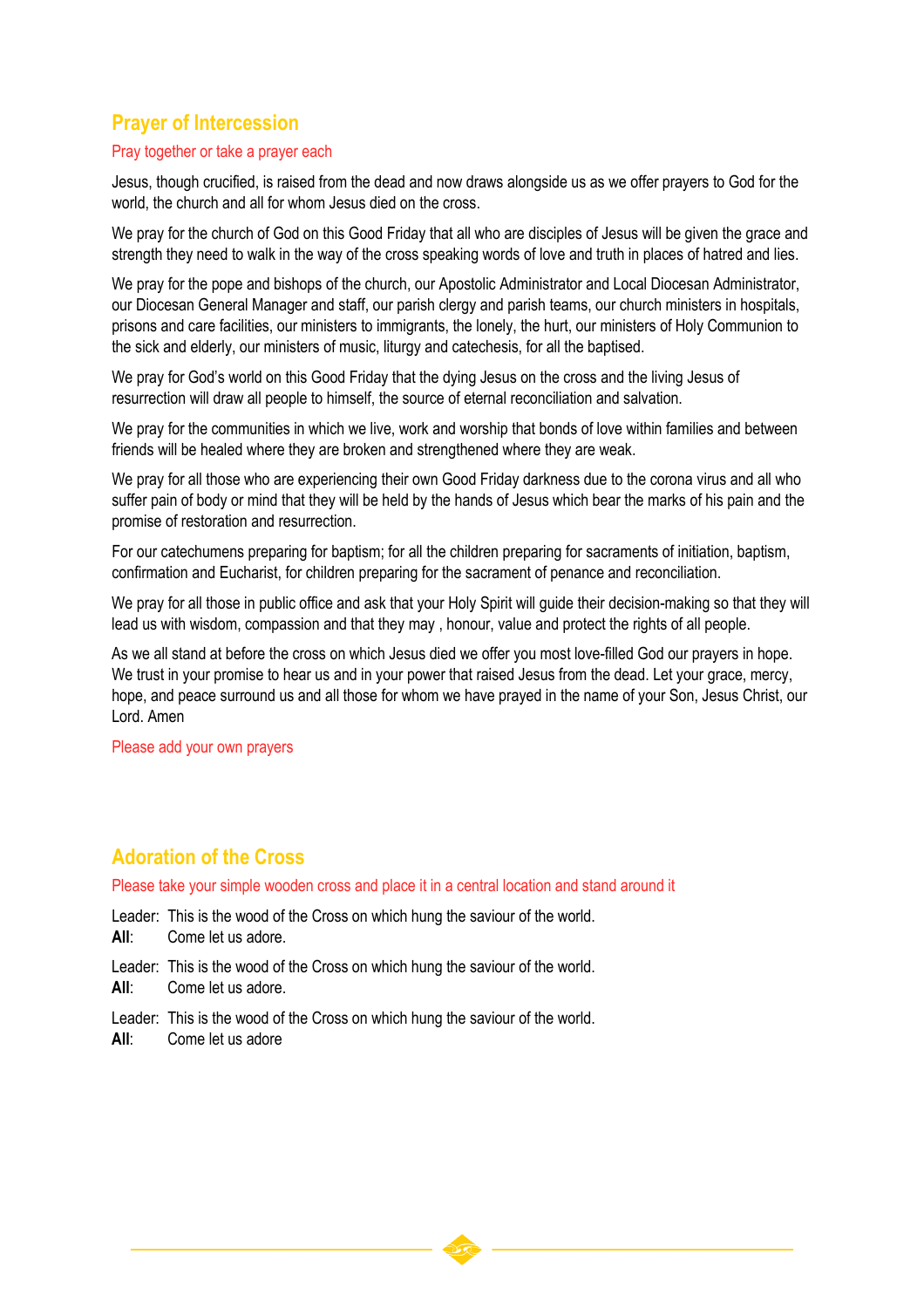## **Reproaches or Improperia**

These should be said in a quiet and meditative way. They reflect an ancient Greek and Latin tradition. They are a series of antiphons and responses that presented as Christ crying out from the Cross to the church for the injustices we show towards God after all the wonders God has performed for us.

O my people, what have I done to you? How have I offended you? Answer me!

For I brought you out of the land of Egypt, but you brought out a cross for your Saviour. *Holy is God! Holy and mighty! Holy and immortal! Have mercy upon us!*

For I led you through the desert for forty years, and fed you with manna, and brought you into a land of plenty, but you prepared a cross for your Saviour.

What more should I have done for you, that I did not do? Indeed, I planted you, my precious chosen vine, but you have become terribly bitter to me. Indeed, you gave me vinegar to drink in my thirst, and have pierced your Saviour's side with a lance.

**I scourged the first-born of Egypt for your sake: yet you scourged me and handed me over.** O my people, what have I done to you? How have I offended you? Answer me!

## **I plunged Pharaoh into the Red Sea and plucked you out of Egypt's hand: yet you handed me over to the high priests.**

O my people, what have I done to you? How have I offended you? Answer me!

## **I parted the sea before you: yet you parted my side with a lance.**

O my people, what have I done to you? How have I offended you? Answer me!

**I led you as a pillar of cloud: yet you led me into Pilate's palace.** O my people, what have I done to you?

How have I offended you? Answer me!

## **I rained down manna for you in the desert: yet you rained down blows and lashes on me.** O my people, what have I done to you? How have I offended you? Answer me!

**I gave you saving water from the rock to drink: yet for drink you gave me gall and vinegar.** O my people, what have I done to you? How have I offended you? Answer me!

**I struck down for you the kings of the Canaanites: yet you struck the head of your King with a reed.**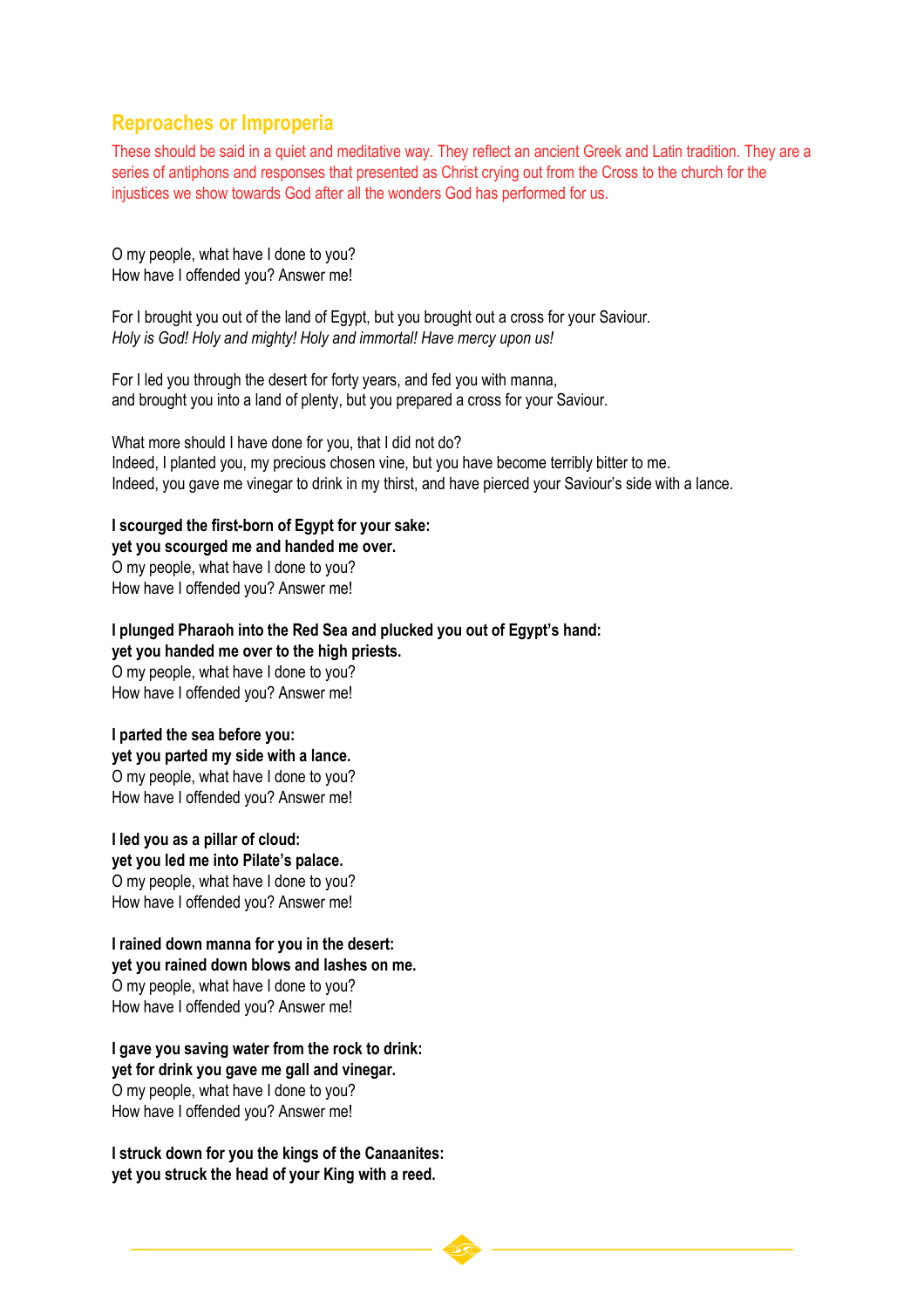O my people, what have I done to you? How have I offended you? Answer me!

**In your hands I placed a royal sceptre: yet upon my head you placed a crown of thorns.** O my people, what have I done to you? How have I offended you? Answer me!

**I raised you up in great power: yet you raised me up on a cross.** O my people, what have I done to you? How have I offended you? Answer me!

## **The Lord's Prayer**

#### Everyone prays this together

Our Father in heaven, hallowed be your name, your kingdom come, your will be done, on earth as in heaven.

Give us today our daily bread. Forgive us our sins as we forgive those who sin against us.

Save us from the time of trial and deliver us from evil. For the kingdom, the power, and the glory are yours now and for ever. Amen.

**E tō mātou Matua (sung Our Father with words)** [https://www.youtube.com/watch?v=QIyK7c\\_Az8g](https://www.youtube.com/watch?v=QIyK7c_Az8g)

## **Final Prayer**

### Together:

Lord Jesus Christ, crucified for us, we kneel at the foot of your cross to watch with you. Help us to see the cost of our forgiveness so that we may be made new through your love; for the glory of your holy name. Amen

## Kua akona nei tātou e tō tātou Ariki, ka īnoi tatou

E tō mātou Matua i te rangi Kia tapu tōu Ingoa. Kia tae mai tōu rangatiratanga. Kia meatia tāu e pai ai ki runga ki te whenua, kia rite anō ki tō te rangi. Hōmai ki a mātou āianei he taro mā mātou mō tēnei rā. Murua ō mātou hara, Me mātou hoki e muru nei i ō te hunga e hara ana ki a mātou. Āua hoki mātou e kawea kia whakawaia; Engari whakaorangia mātou i te kino: Nōu hoki te rangatiratanga, te kaha, me te korōria, Āke ake ake. Āmine.